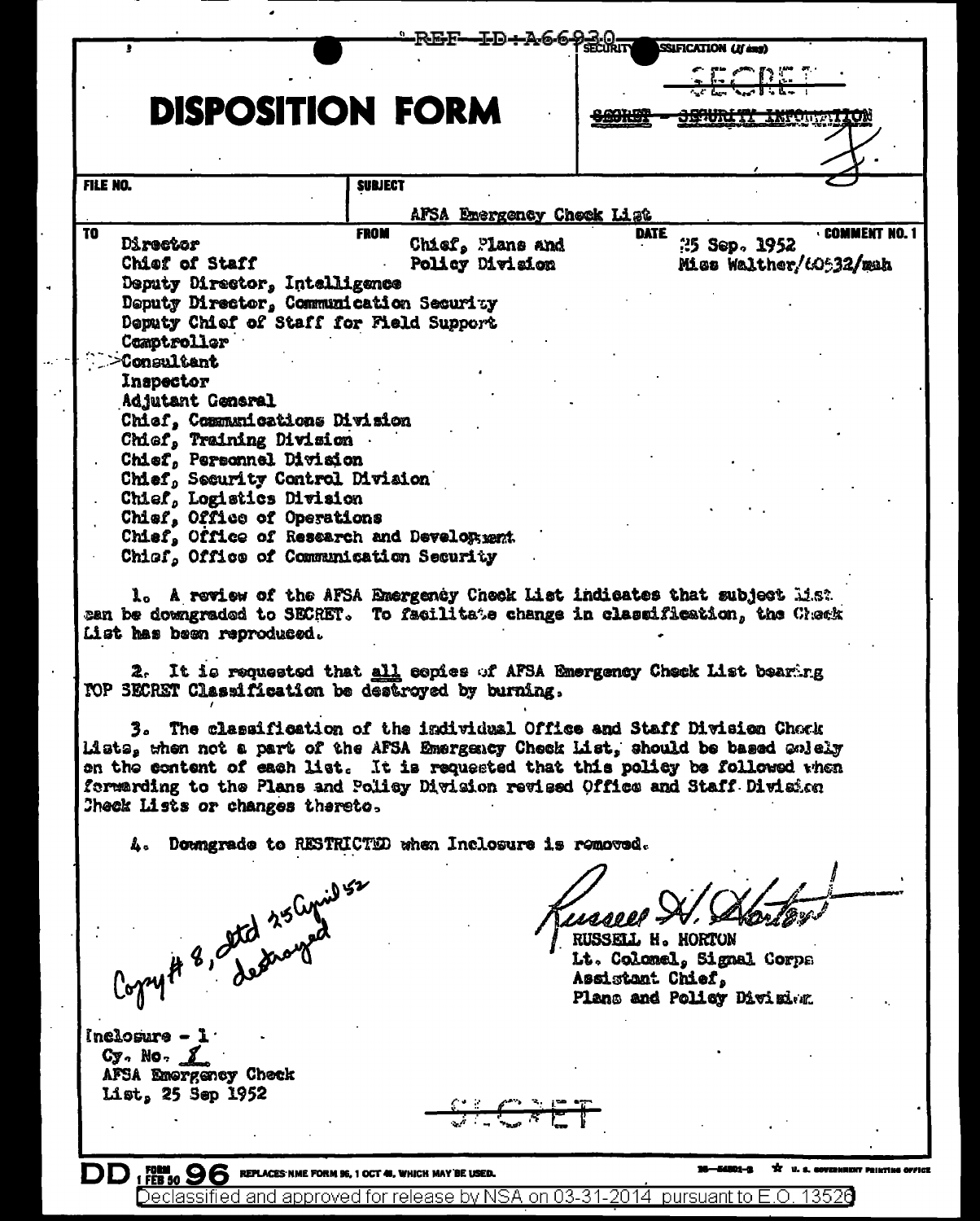

<del>sechet</del> SECURITI INPORMATION

8 **COPY NUMBER** 

# AFSA EMERGENCY CHECK LIST

# RESPONSIBLE OFFICER - ADJUTANT GENERAL

| r |  |
|---|--|
|   |  |

## **ACTION**

- $\mathbf 3$ Start a 7 day work wook within the Adjutant General's office with personnel rotated ascording to prepared schedule.
- Start daily microfilming of important documents  $\overline{2}$ for forwarding to depositories for anfekseping.
- $\overline{\mathbf{3}}$ Requisition personnel for liaison office at Arlington Hall Station

af **fecte**d **ORGANTZATION** 

Personnel Division

**M**restor Deputy Directors Training Division Logistics Division

Personnel Division Logistics Division Office of Operations

Adjutant General **Suorgancy Check List** Page 1 (25 Sep 1952)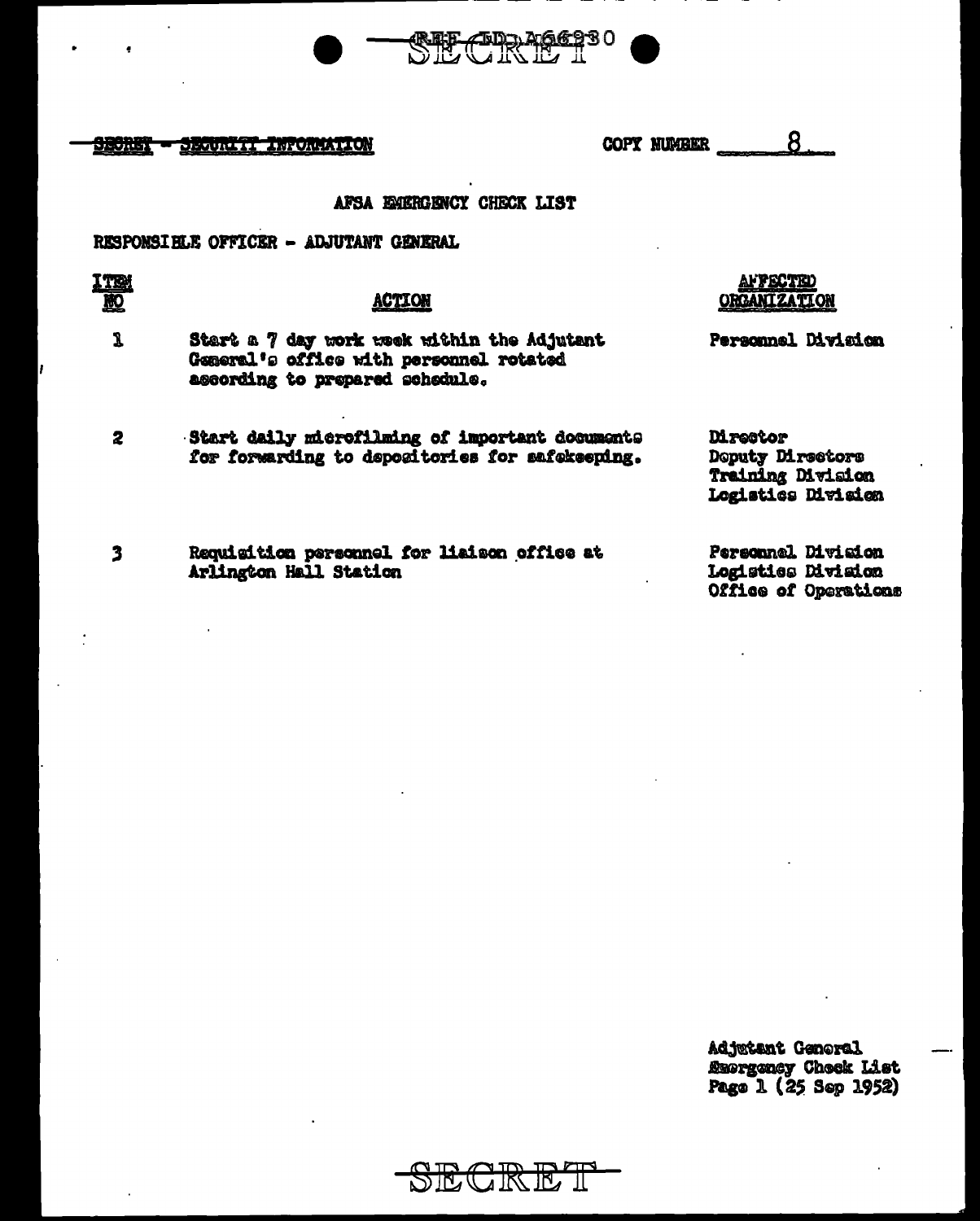#### <del>BBOURIT</del> **WPORMATION** <del>SBORE</del>

# AFSA EMERGENCY CHECK LIST

RESPONSIBLE OFFICER - CHIEF, PLANS AND POLICY DIVISION

## <u>ITEM</u> NO<sub></sub>

 $\mathbf{1}$ 

 $\overline{2}$ 

 $\overline{\mathbf{3}}$ 

## **ACTION**

- Initiate, through USCIB Coordinator channels, any changes required in foreign liaison contacts of AFSA and the Service Cryptologic Agencies.
- Review existing Joint Chiefs of Staff war and mobilization plans in the light of the specific emergency and recommend required action.
	- Provide the Services with AFSA mobilization requirements from information at hand.

## **AFFECTED ORGANIZATION**

Office of Operations **SUSLO LOCUS** 

**Services** 

Plans and Policy Division Emergency Check List Page 1 (25 Sep 1952)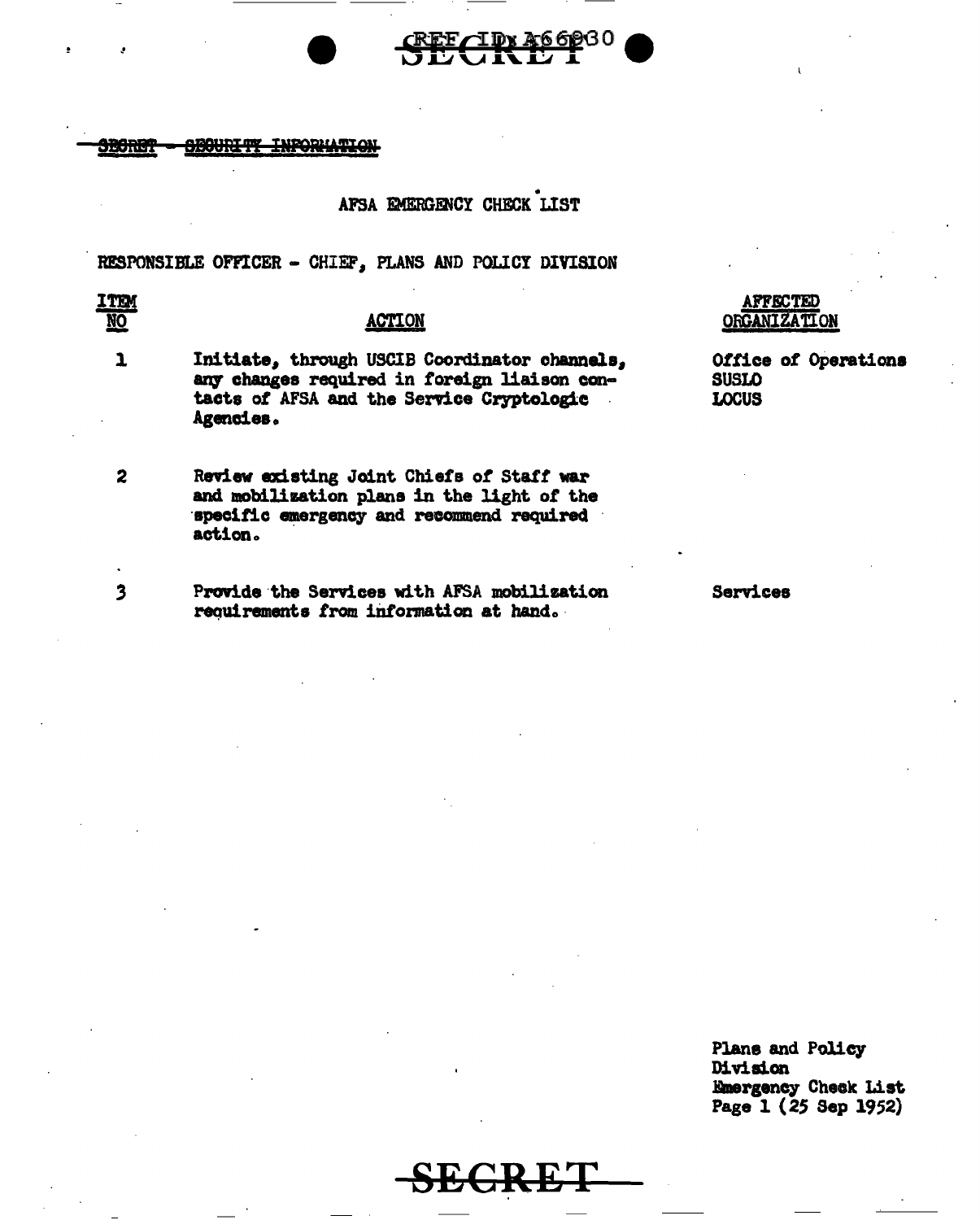

## AFSA EMERGENCY CHECK LIST

RESPONSIELE OFFICER - CHIEF, COMMUNICATIONS DIVISION

ITEN  $\overline{\mathbf{30}}$ 

## **ACTION**

**AFFECTED ORGANIZATION** 

Implement planned internal administrative  $\mathbf{1}$ procedures.

 $\overline{\mathbf{2}}$ Procure necessary control lines and communication channels to maintain sufficient facilities for operational requirements.

 $\overline{\mathbf{3}}$ 

Procure communications channels to new sites of evacuated intercept stations.

> Communications Division Emergency Check List Page 1 (25 Sep 1952)

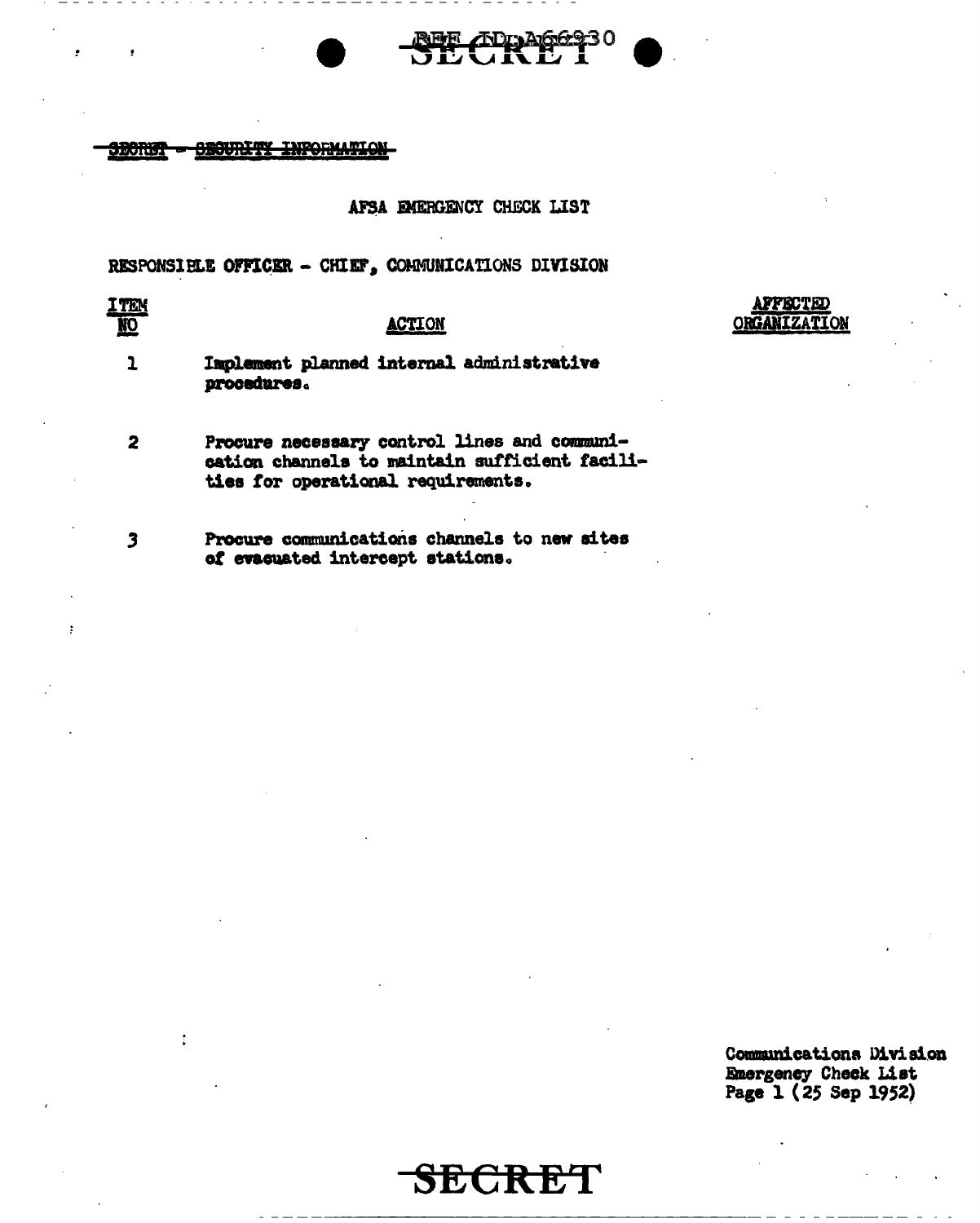

**SRCRET SROUT TWRORMATION** 

#### AFSA EMERGENCY CHECK LIST

RESPONSIBLE OFFICER - CHIEF, TRAINING DIVISION

# **ITE! NO**

 $\mathbf{1}$ 

## **ACTION**

Review and implement program for safe-guarding<br>AFSA interest in captured documents and equipment and in prisoner of war interrogations.

### APPECTED **ORGANIZATION**

Office of Operations Plans and Policy Division **ASA NSC AFSS** 

Training Division **Emergency Check List** Page 1 (25 Sep 1952)

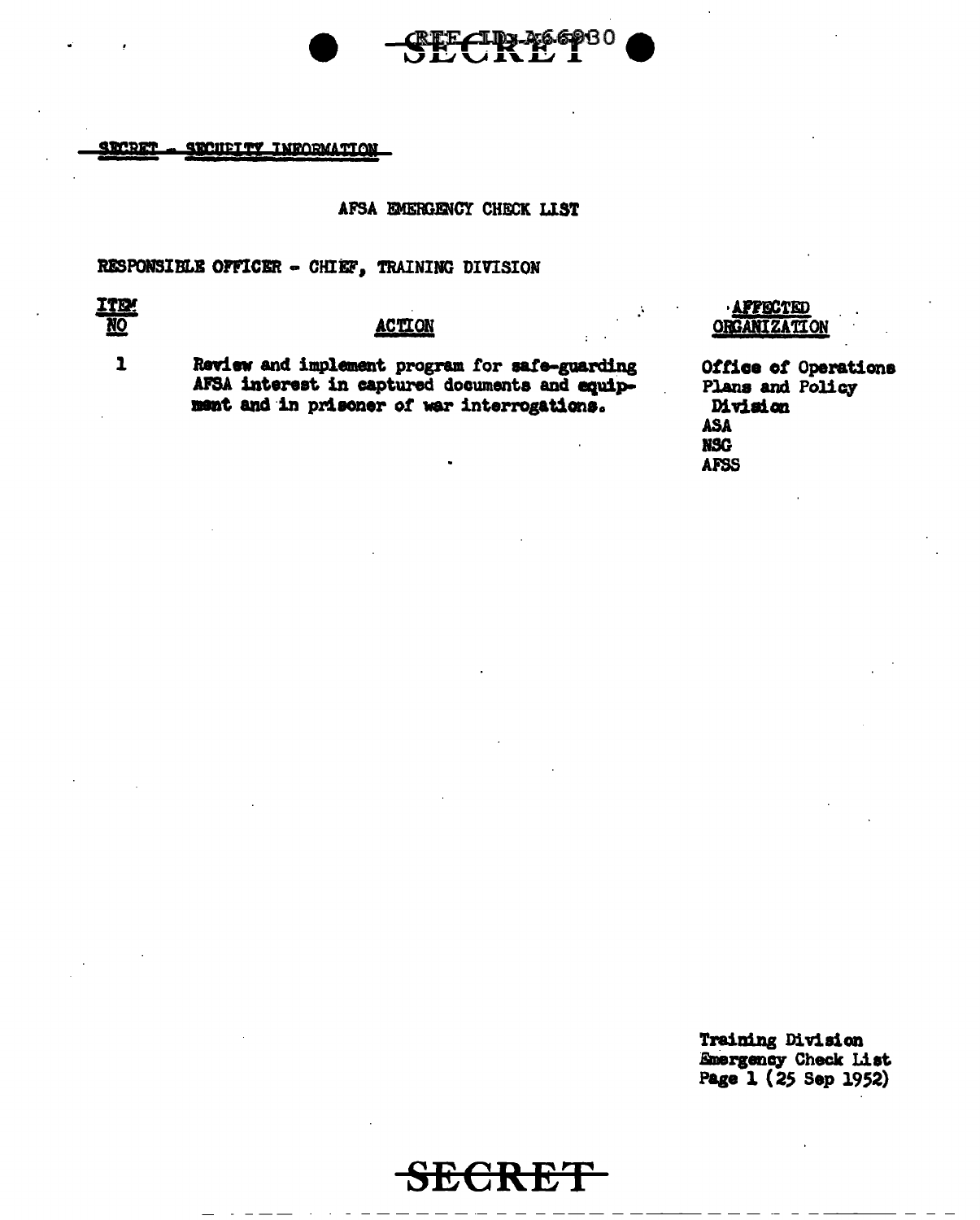

5

## AFSA EMERGENCY CHECK LIST

RESPONSIBLE OFFICER - CHIEF, PERSONNEL DIVISION

ITEM  $\underline{NQ}$ **ACTION**  $\mathbf{1}$ Submit to each Service requisitions for military personnel to meet initial requirement for Division mobilisation T/D. **ASA NSG AFSS**  $\overline{2}$ Request that Parent Services cancel immedi-Sarvices ately all authorized absences of military personnel.  $\overline{\mathbf{3}}$ Request expanded cafeteria service for 3 **ASA** shifts, 7 days a week.

Request expanded medical service for ASA and 4 NAVSECSTA.

Request that a joint agreement be formulated on release of civilian personnel between AFSA and Army Map Service, State Department, Naval Research Laboratory, David Taylor Model Basin, and cryptologic and intelligence agencies not listed herein.

**AFFECTED ORGANIZATION** 

Plans and Policy

**NAVSECSTA** 

**ASA NAVSECSTA** 

Personnel Division Emergency Check List Page 1 (25 Sep 1952)

SIGGRET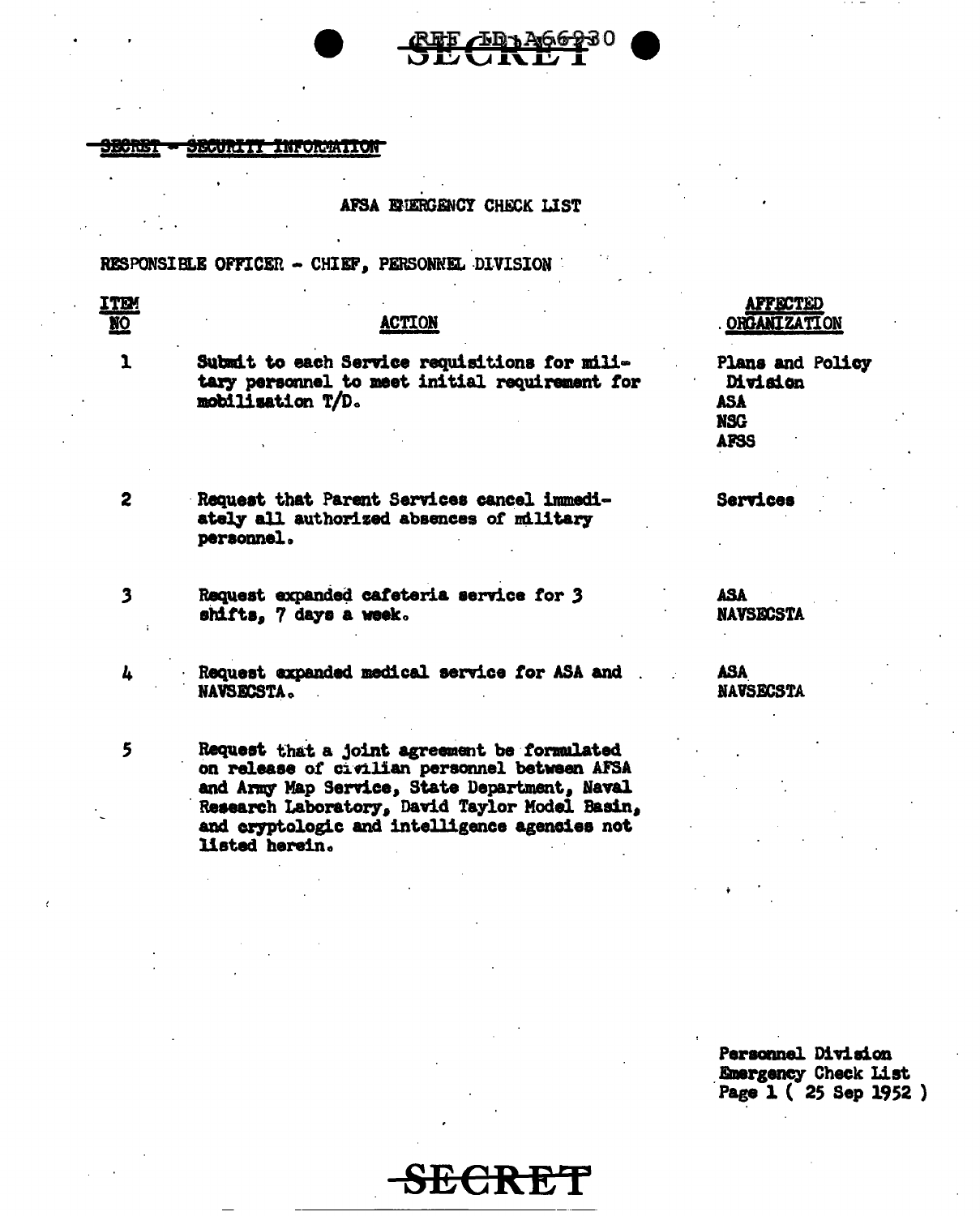#### **ECRET** <del>uriti informtio</del>

<u>ITD</u> **NO** 

 $\mathbf{I}$ 

L.

V.

#### APSA EMERGENCY CHECK LIST

RESPONSIBLE OFFICER - CHIEF, SECURITY CONTROL DIVISION

### **ACTION**

- Establish 24-hour shift until such time as it is determined that the AFSA duty officer can handle all business outside of normal working hours.
- Forward letters to Commanding Officers, Arling- $\overline{2}$ ton Hall Station and Naval Security Station requesting increased protection by sentries.
- $\overline{\mathbf{3}}$ Remove security patrol from all areas in which 24-hour shifts have been established, releasing all possible members to their organizations.
	- Institute a 7 day work week for the Security Control Division coordinated with shift schedules of other administrative and operating offices.

# affected **ORGANIZATION**

## **AHS NAVSECSTA**

All elements

All elements

**Security Control Division** Emergency Check List Page 1 (25 Sep 1952)

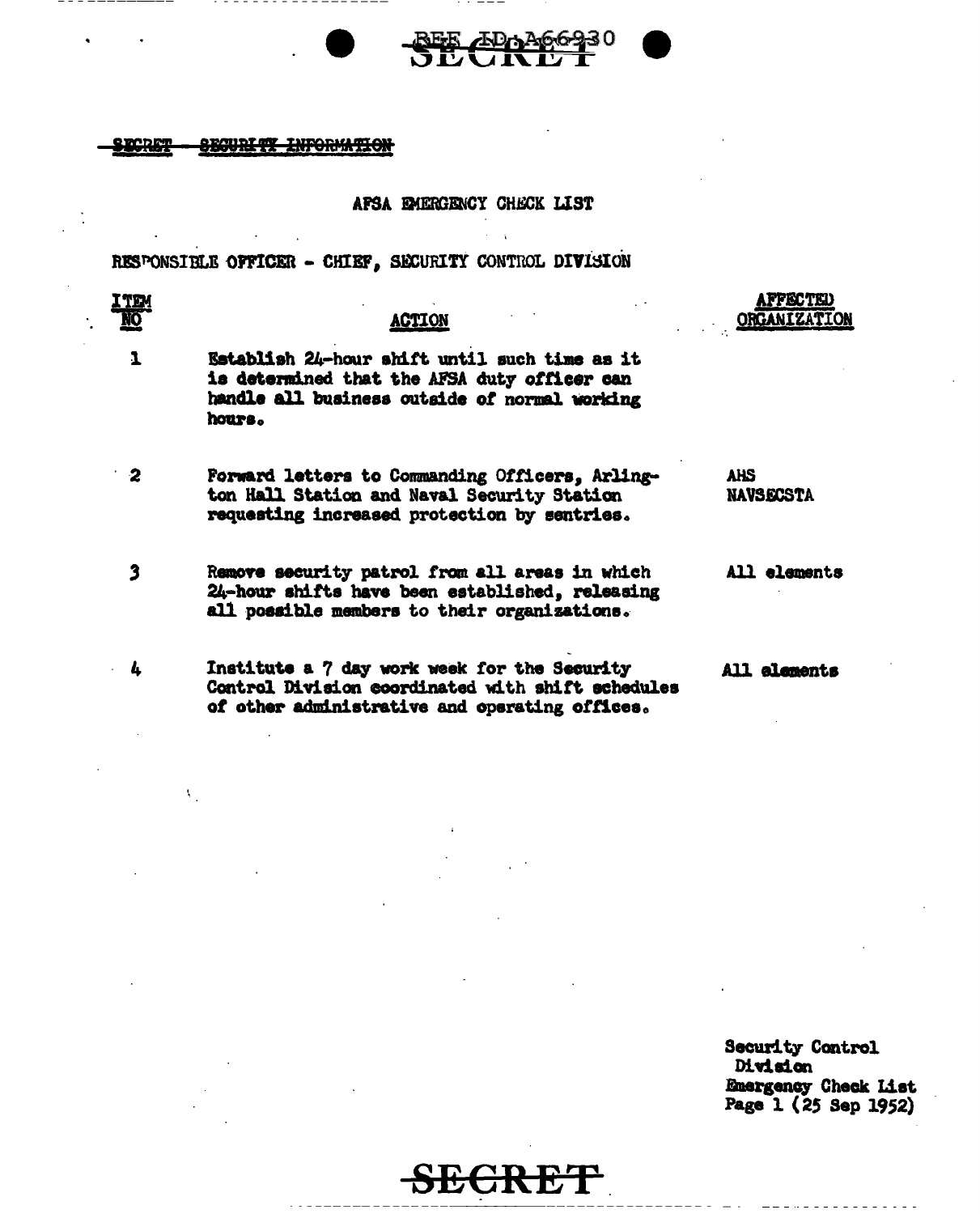



#### AFSA EMERGENCY CHECK LIST

### RESPONSIBLE OFFICER - CHIEF, LOGISTICS DIVISION

**TE** Ю

 $\mathbf{L}$ 

#### **ACTION**

Take all possible actions to actelerate the production of equipment under current procurement, which has been designated by using AFSA organizations as essential to operations that must be taken.

**AFFECTED ORGANIZATION** 

Office of Operations Office of Research a and Development Office of Communications Security Appropriate Contracting Officer Contractors Munitions Board **NPA ASA** ) Thru Naval Security) Appro-Group priate **AFSS** Offices

Office of Operations Office of Research. and Development Office of Communications Security Appropriate Procurement Agencies Sources of Supply

**All AFSA Components NAVSECSTA AHS** 6969th Armed Forces

**Security Squadron** 

**Logistics Division Emergency Check List** Page 1 (25 Sep 1952)

Immediately submit to appropriate procurement agencies and appropriate Service Depots, procurement actions for increased requirements of major items of supply and equipment predicated upon revised stock levels as determined through liaison with using organizations.

Initiate expediting action to CO, NAVSECSTA CO, AHS; and CO, 6969th Armed Forces Security Squadron for any additional military or commercial transportation support required.

 $\overline{\mathbf{3}}$ 

 $\overline{\mathbf{2}}$ 



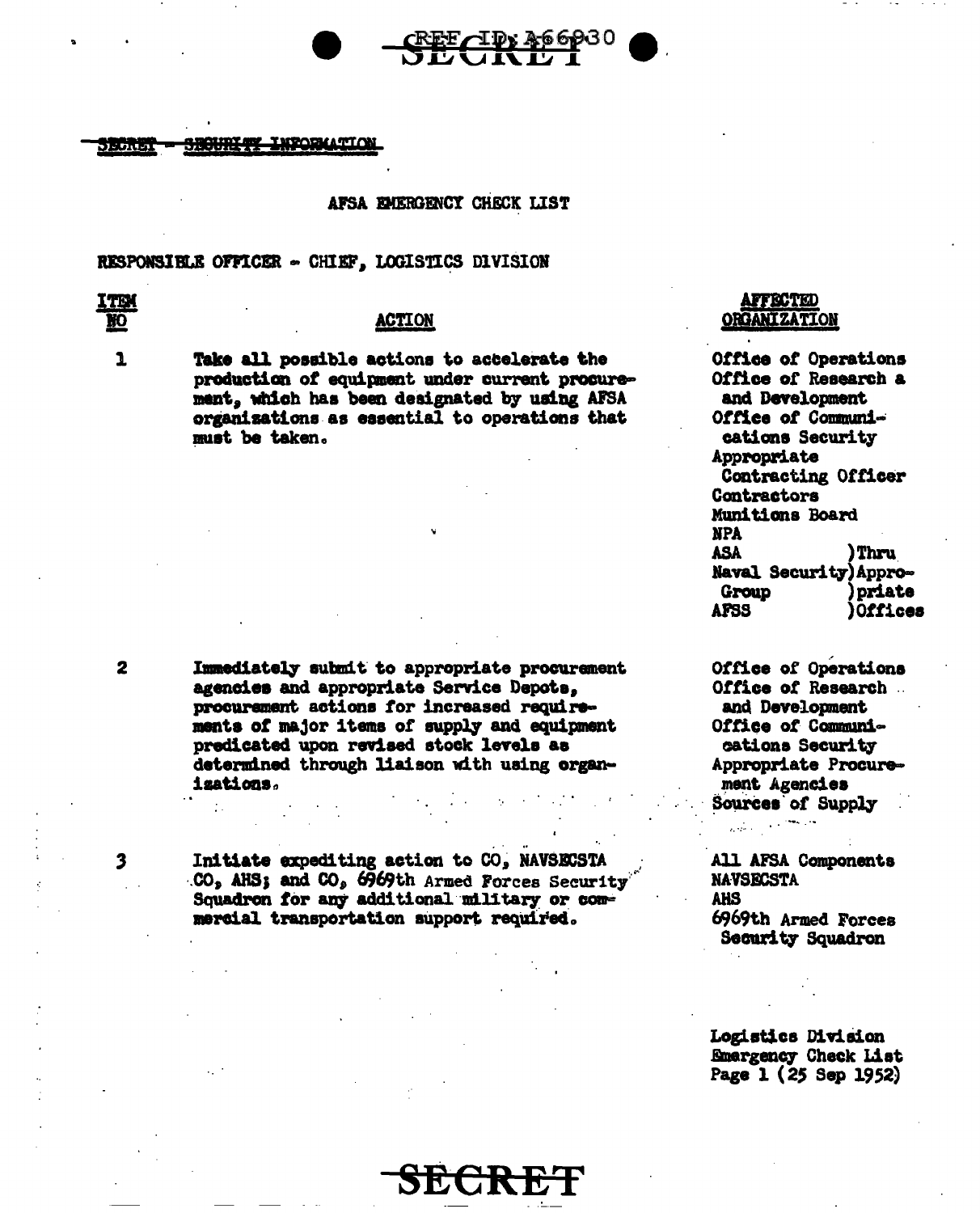



#### <del>security information</del> **BEORET**

## AFSA EMERGENCY CHECK LIST

# RESPONSIELE OFFICER - CHIEF, LOGISTICS DIVISION

HE

L

## **ACTION**

Initiate action necessary to provide additional power required by AFSA components.

## **AFFECTED ORGANIZATION**

Office of Operations Office of Research and Development Office of Communications Security **NAVSECSTA AHS** 

Logistics Division Emergency Check List<br>Page 2 (25 Sep 1952)

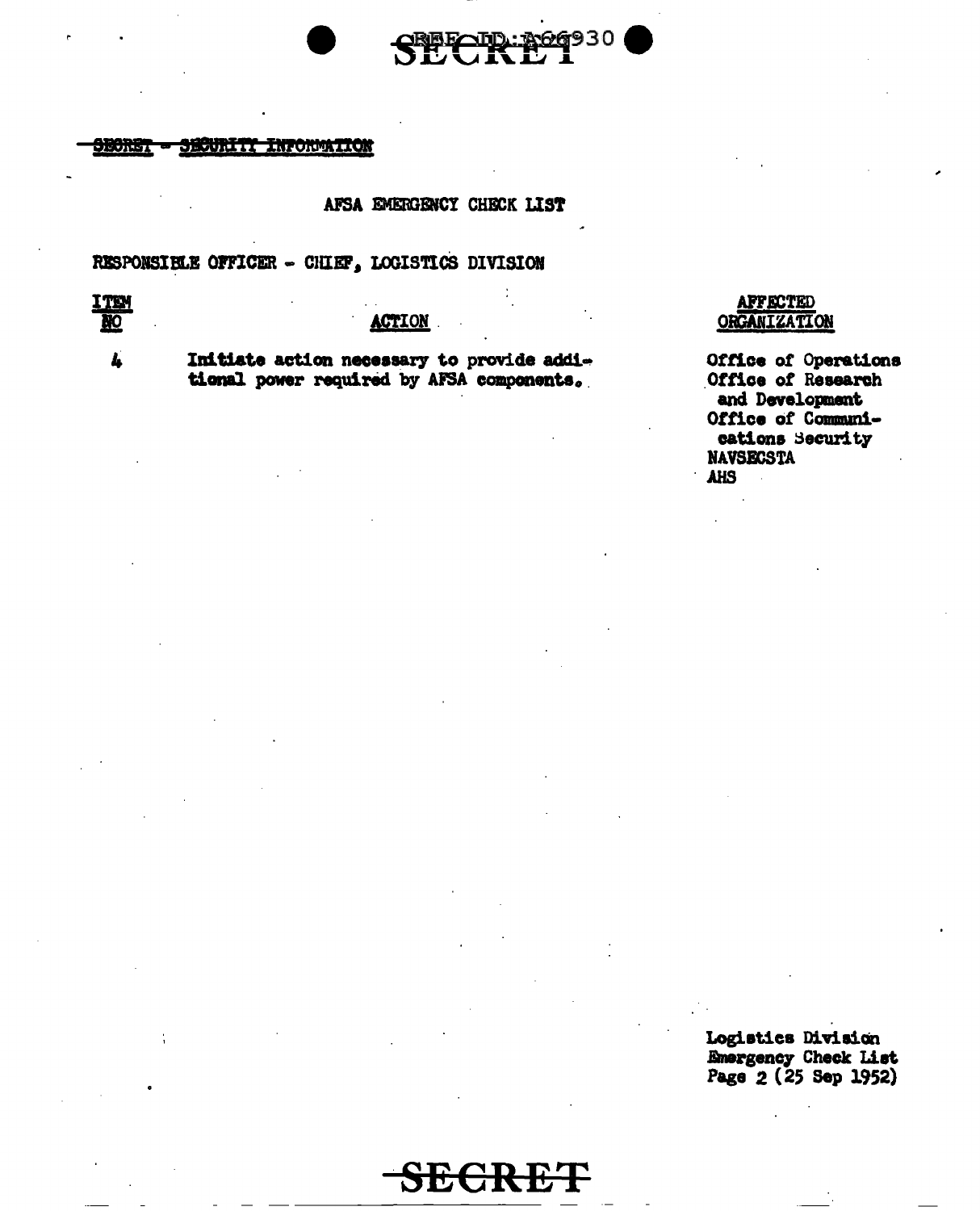

ć

## AFSA EMERGENCY CHECK LIST

90

RESPONSIBLE OFFICER - CHIEF, OFFICE OF OPERATIONS

| I TRV<br>ŅО             | <b>ACTION</b>                                                                                                                                                                 | <b>AFFECTED</b><br><b>ORGANIZATION</b>                    |
|-------------------------|-------------------------------------------------------------------------------------------------------------------------------------------------------------------------------|-----------------------------------------------------------|
| 1                       | Start the Special Identification Techniques<br>Group watch list providing for 24-hour operation,<br>7 days per week.                                                          |                                                           |
| $\overline{\mathbf{2}}$ | Start the Machine Division watch list providing<br>for 24-hour operation, 7 days per week.                                                                                    |                                                           |
| 3                       | Machine Division will have Logistics Division<br>notify International Business Machine Corporation<br>to implement priority orders already placed.                            | Production Procure-<br>ment Branch,<br>Logistics Division |
| Ł.                      | In General Processing Division commence multiple<br>shift operations or post operational watches in<br>head office and branches according to prepared<br>schedules.           |                                                           |
| 5                       | Emergency Action Committee of General Processing<br>Division will meet to review its plans and re-<br>commendations in the light of the specific<br>emergency situation.      |                                                           |
| 6                       | Start 24-hour duty watch in Special Processing Di-<br>vision with personnel rotating according to a pre-<br>pared plan on evening and midnight shifts for next<br>seven days. |                                                           |

Office of Operations<br>Emergency Check List<br>Page 1 (25 Sep 1952)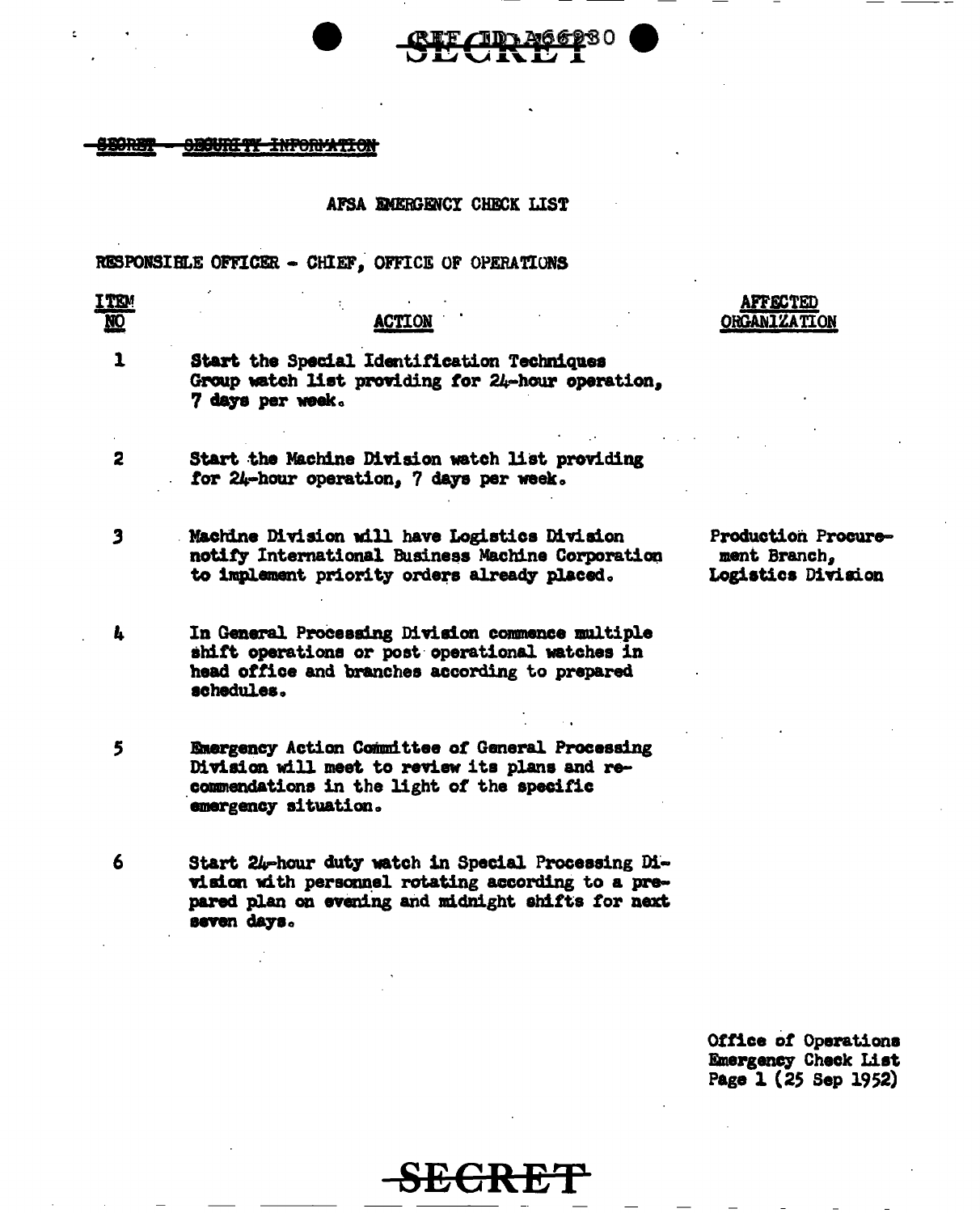### **OURITY INFORMATION**

### AFSA EMERGENCY CHECK LIST

## RESPONSIBLE OFFICER - CHIEF, OFFICE OF OPERATIONS

**ITEM FFECTEL** NO<sub>1</sub> **ACTION ORGANIZATION** 7 In Publications and Documents Division go into 7 day operation consisting of full-strength day shift and part strength evening and midnight shifts according to prepared schedules. 8 Publications and Documents Division will initiate action to remove cryptologic materials to Crane Emergency Storage Depot. 9 General Exploitation Division will implement a 24-hour duty watch with personnel rotating according to a prepared schedule. 10 Weather Exploitation Division will implement a 24-hour duty watch with personnel rotating according to a prepared schedule.  $\mathbf{u}$ Start the Intercept Control Division watch lists providing for 24-hour operation, 7 days per week . 12 Intercept Control Division will release messages Z.I.Stations to intercept stations in continental United States, directing increased coverage of a spectrum search for clandestine transmissions to and from United States.

> **Office of Operations Emergency Check List** Page 2 (25 Sep 1952)

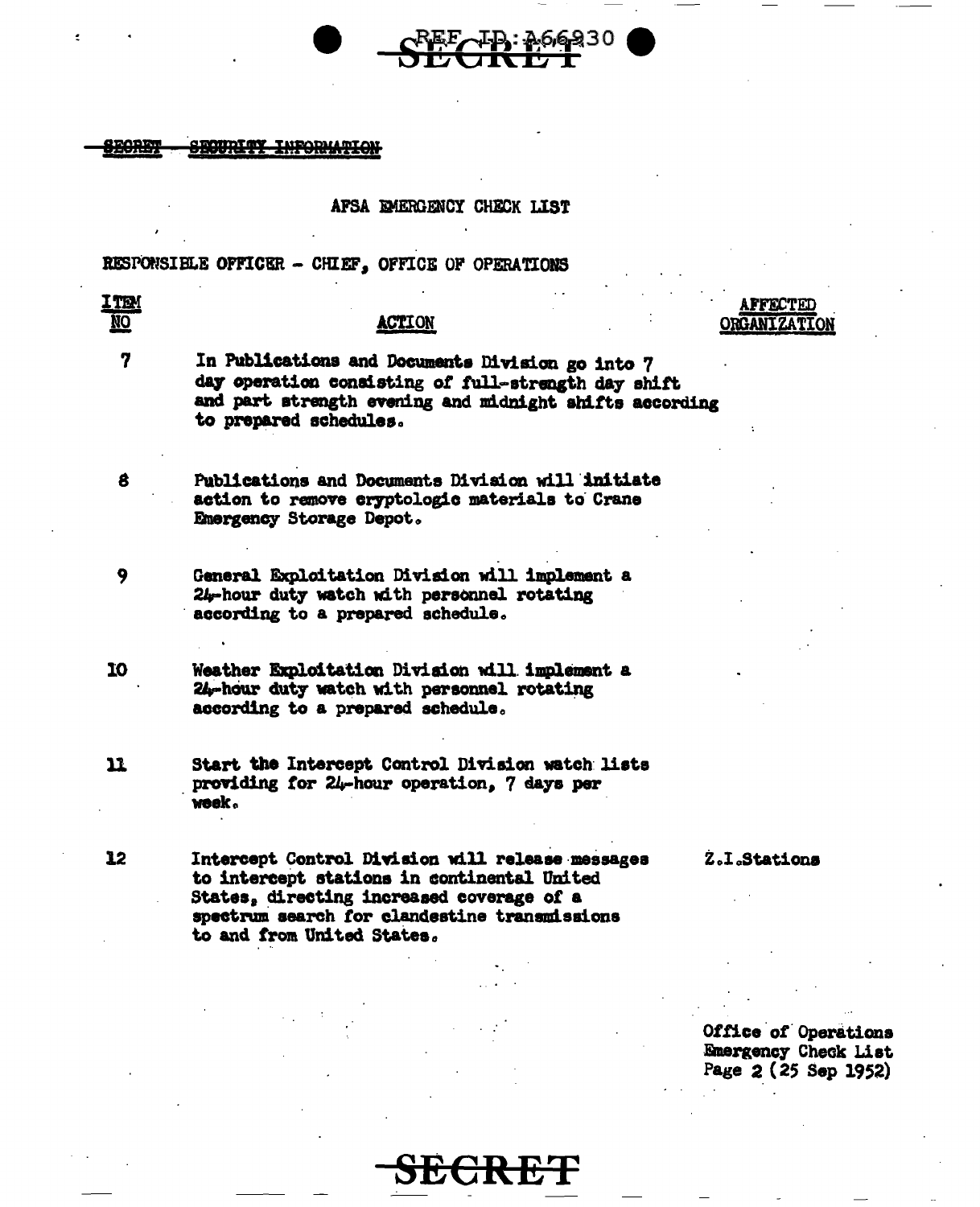#### **RUMBI** <del>SECURITI INFORMATION</del>

#### AFSA EMERGENCY CHECK LIST

RESPONSIBLE OFFICER - CHIEF, OFFICE OF OPERATIONS

## **ITEM** <u>NQ</u>

 $15$ 

16

## **ACTION**

- 13 Plant Engineering Division will determine from Office of Operations, Intercept Control Division and appropriate Service Cryptologic Agencies whether there is immediate necessity for establishment or relocation of intercept facilities, and initiate appropriate action with respect to engineering plans and equipment.
- $\mathbf{u}$ Plant Engineering Division will obtain as soon as possible information on use of new or different types of transmissions, and unexpected increases in existing types.
	- Plant Engineering Division will review priorities assigned to tasks for intercept equipment and recommend necessary revisions.

Plant Engineering Division will review the production procurement for intercept equipment and take appropriate action to expedite the delivery of urgently required equipments.

## **AFFECTED ORGANIZATION**

Intercept Control **Division** ASA **AFSS NSG GCHO CENRC** 

Intercept Control Division Traffic Analysis **Branch General Processing Division** 

Intercept Equipment Division. Office of Research and Development

**Production Procure**ment Branch, Logistics Division

Office of Operations Emergency Check List Page 3 (25 Sep 1952)

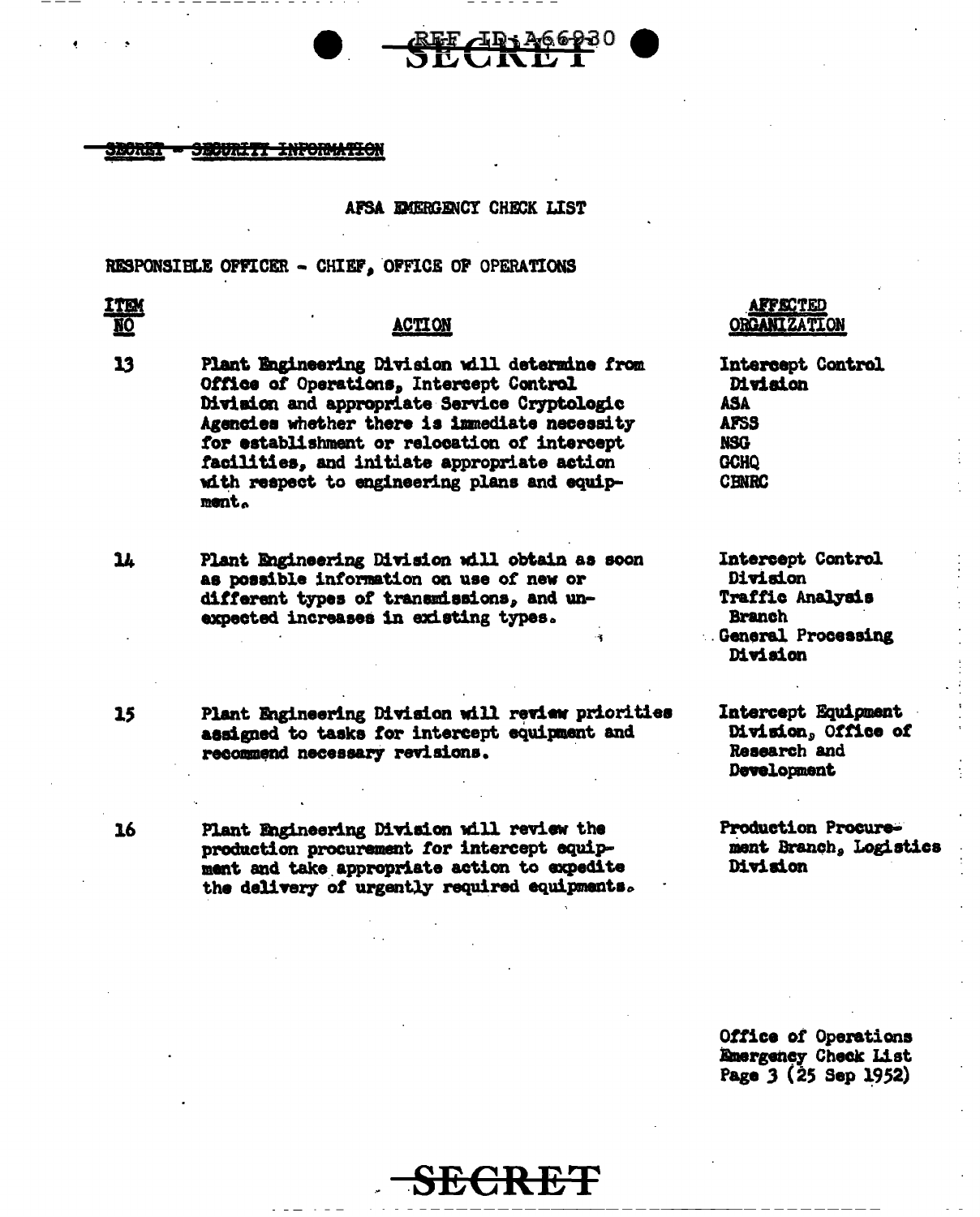



#### SECRET SECURITY INPORMATION

### AFSA EMERGENCY CHECK LIST

RESPONSIBLE OFFICER - CHIEF, OFFICE OF RESEARCH AND DEVELOPMENT

| <b>ITEM</b><br><u>NO</u> | <b>ACTION</b>                                                                                                                                                                | <b>AFFECTED</b><br><b>ORGANIZATION</b>                                                |
|--------------------------|------------------------------------------------------------------------------------------------------------------------------------------------------------------------------|---------------------------------------------------------------------------------------|
| $\mathbf{I}$             | Release dispatches to USN-21 and USN-22 direct-<br>ing these Field Research Stations to augment<br>their non-morse spectrum searches. (Includes<br>telephony and facsimile). | <b>USN-21</b><br><b>USN-22</b>                                                        |
| $\overline{\mathbf{2}}$  | Direct Division Chiefs to place stand-by duty<br>lists of key personnel into effect and put<br>Office of Research and Development duty list<br>into effect.                  | Personnel Division<br><b>Security Control</b><br>Division                             |
| 3                        | Sign requests to BuShips (Code 855) or SIGPO.<br>directing contractors concerned to proceed<br>with crash (AAA) production of vitally re-<br>quired analytical equipments.   | <b>BuShips</b><br><b>SIGPO</b><br>Contractors                                         |
| 4                        | Direct SIGPO and BuShips to notify contractors<br>to proceed with accelerated production of<br>additional equipments according to priority<br>lists.                         | Office of Operations<br>Office of Communi-<br>cations Security<br><b>AFSAT</b>        |
| 5                        | Start accelerated local production programs<br>of equipments according to prepared priority<br>assignments.                                                                  | <b>Office of Operations</b><br>Office of Communi-<br>cations Security<br><b>AFSAT</b> |
| 6                        | Direct Crypto Machine Division to implement<br>maintenance program to conform to related<br>Office of Operations operating program.                                          | Office of Operations                                                                  |

Office of Research and Development<br>Emergency Check List<br>Page 1 (25 Sep 1952)

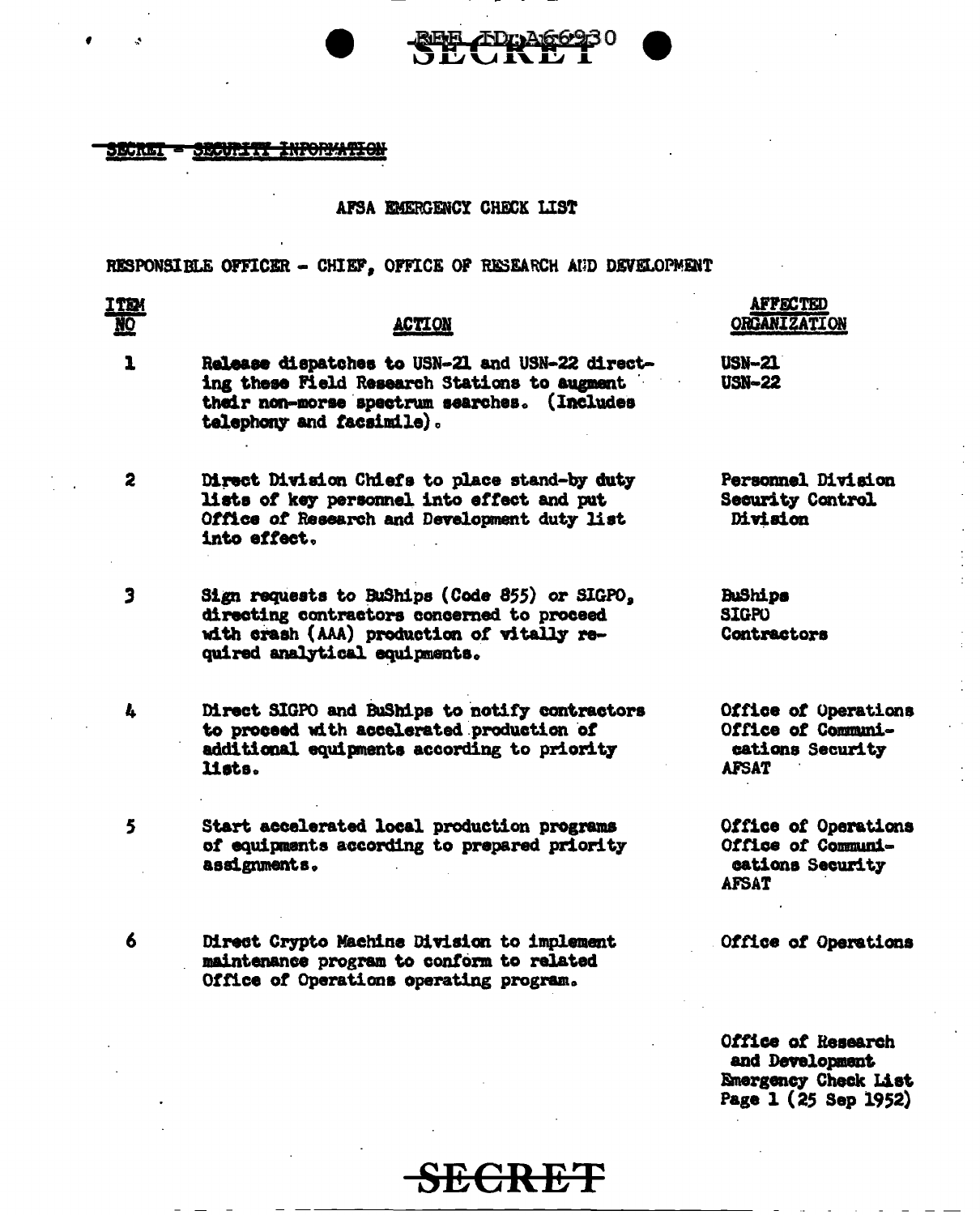#### <del>securitt information</del> 9<del>00R07</del>

#### AFSA EMERGENCY CHECK LIST

#### RESPONSIBLE OFFICER - CHIEF, OFFICE OF COMMUNICATION SECURITY

## <u>ITEM</u> NO<sub>1</sub>

 $\mathbf{I}$ 

 $\mathbf{z}$ 

3

4

#### **ACTION**

Make immediate decision on use of equipment existing and under development and take necessary action to accelerate development, procurement, modification, and production as required in accordance with prepared list.

Make decision on use of pads, codes, key lists and other printed keying material and take necessary action to expedite production as required in accordance with prepared list.

Take action necessary to increase production of various keying materials required.

Establish an Expansion Control Group to monitor, coordinate and supervise allocation of personnel, space and facilities in connection. with over-all expansion program.

## **AFFECTED ORGANIZATION**

ASA **NSG AFSS** Office of Research and Development Logistics Division **BuShips** 

Plans and Policy Division **ASA NSG AFSS CAN-UK-US**  $(JGEC)$ 

Logistics Division Office of Research and Development Comptroller Plans and Policy **Division** 

Plans and Policy Division Personnel Division **Logistics Division** Comptroller

Office of Communication **Security** Emergency Check List Page 1 (25 Sep 1952)